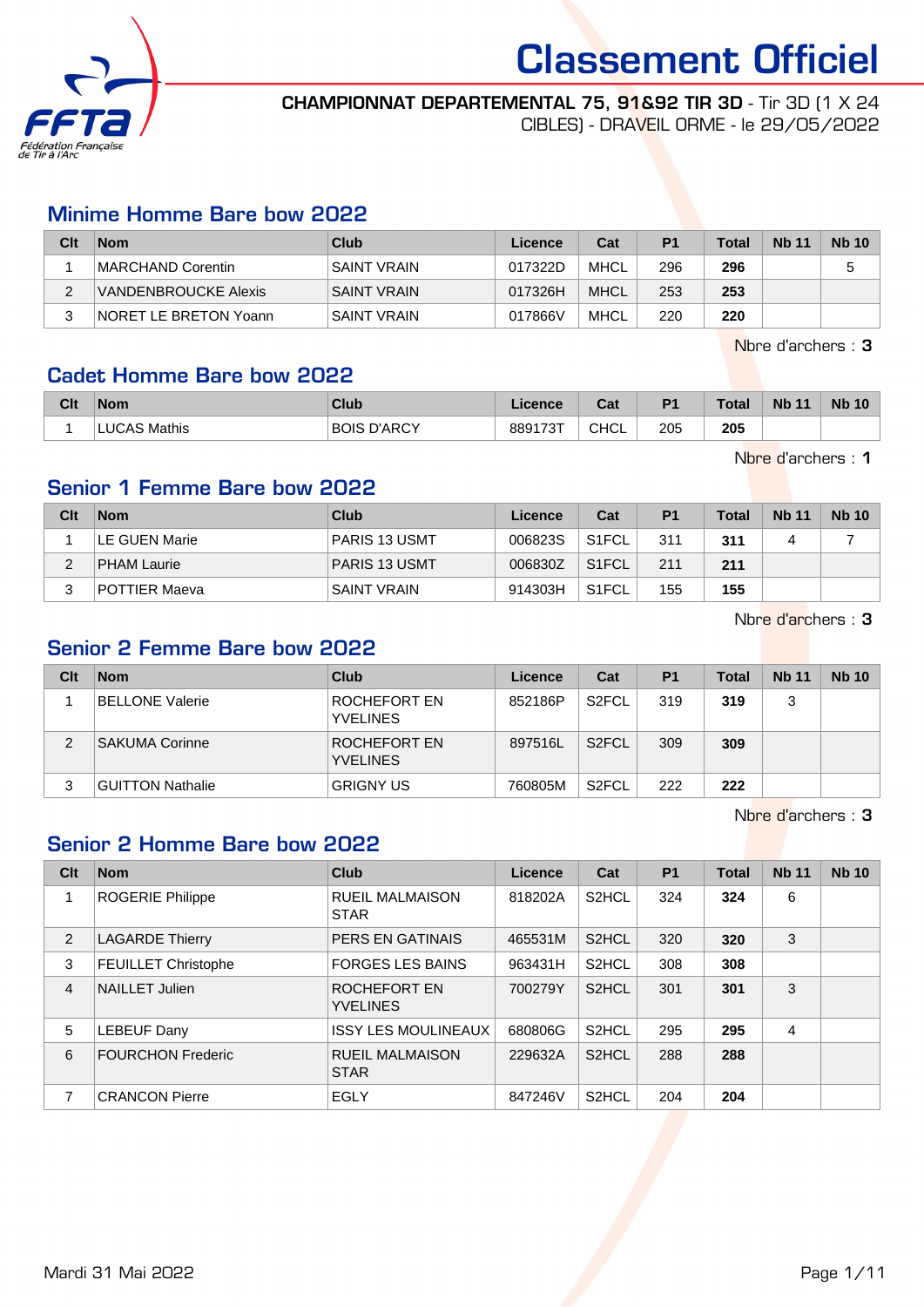

### CHAMPIONNAT DEPARTEMENTAL 75, 91&92 TIR 3D - Tir 3D (1 X 24 CIBLES) - DRAVEIL ORME - le 29/05/2022

### Senior 2 Homme Bare bow 2022 (Suite)

| Clt                          | <b>Nom</b>     | Club                     | Licence | Cat    | P <sub>1</sub> | Total | <b>Nb 11</b> | <b>Nb 10</b> |
|------------------------------|----------------|--------------------------|---------|--------|----------------|-------|--------------|--------------|
| $\overline{\phantom{0}}$<br> | THEVENOT Serge | <b>CRECY LA CHAPELLE</b> | 010838F | ≒S2HCL | 197            | 197   |              |              |

Nbre d'archers : 8

### Senior 3 Femme Bare Bow 2022

| Clt | <b>Nom</b>                    | Club                 | Licence | Cat   | P <sub>1</sub> | <b>Total</b> | <b>Nb 11</b> | <b>Nb 10</b> |
|-----|-------------------------------|----------------------|---------|-------|----------------|--------------|--------------|--------------|
|     | GUINOT Michele                | <b>VILLEMOISSON</b>  | 254049R | S3FCL | 261            | 261          |              |              |
| ⌒   | <b>DELANNOI Marie Armelle</b> | <b>GENNEVILLIERS</b> | 346778H | S3FCL | 226            | 226          |              |              |

Nbre d'archers : 2

## Senior 3 Homme Bare Bow 2022

| Clt            | <b>Nom</b>                 | <b>Club</b>                     | Licence | Cat   | <b>P1</b> | <b>Total</b> | <b>Nb 11</b>   | <b>Nb 10</b> |
|----------------|----------------------------|---------------------------------|---------|-------|-----------|--------------|----------------|--------------|
| 1              | <b>VALLEE Patrice</b>      | <b>CHATENAY MALABRY</b>         | 815212A | S3HCL | 325       | 325          | 3              |              |
| 2              | <b>DEGHILAGE Gilles</b>    | <b>ISSY LES MOULINEAUX</b>      | 787463N | S3HCL | 322       | 322          |                | 6            |
| 3              | <b>MANSUY Regis</b>        | <b>BOIS D'ARCY</b>              | 837929T | S3HCL | 310       | 310          | $\overline{2}$ |              |
| $\overline{4}$ | <b>GRANDE Daniel</b>       | LAGNY                           | 361724D | S3HCL | 308       | 308          | 2              |              |
| 5              | <b>HOENI Jean-Francois</b> | <b>PARIS 13 USMT</b>            | 633106J | S3HCL | 307       | 307          |                |              |
| 6              | <b>MAUVAIS Patrick</b>     | ROCHEFORT EN<br><b>YVELINES</b> | 744319T | S3HCL | 274       | 274          |                |              |
| 7              | <b>MARTINEAU Didier</b>    | <b>BOIS D'ARCY</b>              | 821354B | S3HCL | 257       | 257          |                |              |
| 8              | <b>MOUCAUD Lionel</b>      | <b>VILLEMOISSON</b>             | 947847U | S3HCL | 239       | 239          |                |              |
| 9              | <b>GUILLOU Laurent</b>     | PERS EN GATINAIS                | 443716A | S3HCL | 207       | 207          |                |              |

Nbre d'archers : 9

### Senior 2 Homme Arc à poulies nu 2022

| Clt      | <b>Nom</b>       | Club                                  | Licence | Cat                | P <sub>1</sub> | <b>Total</b> | <b>Nb 11</b> | <b>Nb 10</b> |
|----------|------------------|---------------------------------------|---------|--------------------|----------------|--------------|--------------|--------------|
|          | BERNARD Frederic | <b>DRAVEIL SENART</b>                 | 815071X | S <sub>2</sub> HCO | 329            | 329          | ີ            |              |
| <u>.</u> | MEIGNAN Pascal   | <b>RUEIL MALMAISON</b><br><b>STAR</b> | 431970H | S <sub>2</sub> HCO | 260            | 260          |              |              |

Nbre d'archers : 2

### Senior 3 Femme Arc à Poulies nu 2022

| Clt | <b>Nom</b>                    | Club      | Licence | <b>Tat</b><br>sal | D <sub>1</sub> | Total | Nb<br>$\overline{A}$ | <b>Nb 10</b> |
|-----|-------------------------------|-----------|---------|-------------------|----------------|-------|----------------------|--------------|
|     | LEANS Michelle<br><b>DOLE</b> | VED<br>-- | 024113K | S3FCO             | 320            | 320   |                      |              |

Nbre d'archers : 1

### Senior 3 Homme Arc à Poulies nu 2022

| Clt | <b>Nom</b>                            | Club                       | icence  | ◠っィ<br>va. | D <sub>4</sub> | Total | <b>N<sub>b</sub></b><br>$-11$ | <b>Nb 10</b> |
|-----|---------------------------------------|----------------------------|---------|------------|----------------|-------|-------------------------------|--------------|
|     | <b>DEI</b><br><sup>-</sup> RES Michel | ∟ SENAR⊤<br><b>DRAVEIL</b> | 204894L | S3HCO      | 281<br>$ -$    | 281   |                               |              |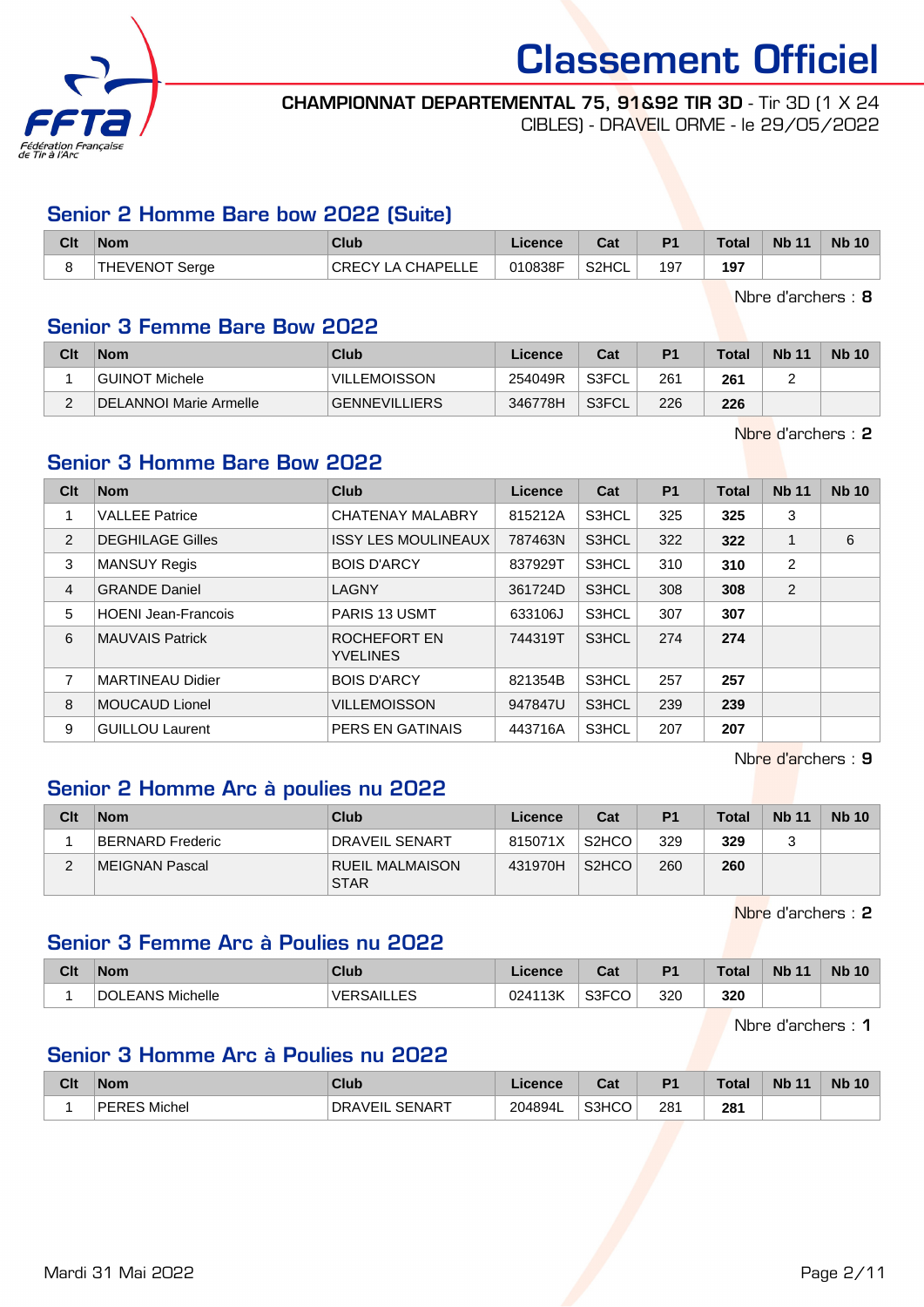

## CHAMPIONNAT DEPARTEMENTAL 75, 91&92 TIR 3D - Tir 3D (1 X 24

CIBLES) - DRAVEIL ORME - le 29/05/2022

### Senior 3 Homme Arc à Poulies nu 2022 (Suite)

| Clt                                  | <b>Nom</b>                 | Club                                  | Licence | <b>Tat</b><br>ual | P <sub>1</sub> | <b>Total</b> | <b>Nb 11</b> | <b>Nb 10</b> |
|--------------------------------------|----------------------------|---------------------------------------|---------|-------------------|----------------|--------------|--------------|--------------|
| $\overline{\phantom{0}}$<br><u>_</u> | Jean<br><b>SEVELL</b><br>. | EQ<br><b>VED</b><br><b>LIVUNILLLU</b> | 421844B | S3HCO             | 254            | 254          |              |              |

Nbre d'archers : 2

### Senior 1 Femme Arc Droit 2022

| Clt | <b>Nom</b>                         | Club              | .icence | r.,<br>ua                      | P <sub>1</sub> | <b>Total</b>          | <b>Nb 11</b> | <b>Nb 10</b> |
|-----|------------------------------------|-------------------|---------|--------------------------------|----------------|-----------------------|--------------|--------------|
|     | <b>Pauline</b><br><b>⊺TUCOULET</b> | PARIS 12 ARC CLUB | 019726S | S <sub>1</sub> F <sub>AD</sub> | 14 า           | 11 <sup>o</sup><br>14 |              |              |

Nbre d'archers : 1

## Senior 1 Homme Arc Droit 2022

| Clt    | <b>Nom</b>            | Club               | Licence | Cat                | P <sub>1</sub> | <b>Total</b> | <b>Nb 11</b> | <b>Nb 10</b> |
|--------|-----------------------|--------------------|---------|--------------------|----------------|--------------|--------------|--------------|
|        | <b>BUSSIERE Alban</b> | <b>BOIS D'ARCY</b> | 697019E | S1HAD              | 225            | 225          |              |              |
| ◠      | LAMBERT Thomas        | FORGES LES BAINS   | 931282N | S <sub>1</sub> HAD | 203            | 203          |              |              |
| າ<br>ບ | MARTEL Nicolas        | PARIS ASRTL        | 763367X | S1HAD              | 167            | 167          |              |              |

Nbre d'archers : 3

### Senior 2 Femme Arc Droit 2022

| Clt      | <b>Nom</b>     | Club                | Licence | Cat                | P <sub>1</sub> | <b>Total</b> | <b>Nb 11</b> | <b>Nb 10</b> |
|----------|----------------|---------------------|---------|--------------------|----------------|--------------|--------------|--------------|
|          | GOES Sandrine  | <b>ANTONY</b>       | 958660X | S <sub>2</sub> FAD | 207            | 207          |              |              |
| <u>_</u> | DUCREUX Sylvie | LE PLESSIS ROBINSON | 747633V | S <sub>2</sub> FAD | 136            | 136          |              |              |

Nbre d'archers : 2

### Senior 2 Homme Arc Droit 2022

| Clt            | <b>Nom</b>                   | <b>Club</b>                | Licence | Cat                | P <sub>1</sub> | Total | <b>Nb 11</b>   | <b>Nb 10</b> |
|----------------|------------------------------|----------------------------|---------|--------------------|----------------|-------|----------------|--------------|
| 1              | <b>GALETTI Jerome</b>        | CHATENAY MALABRY           | 343751T | S2HAD              | 282            | 282   | $\overline{2}$ |              |
| 2              | <b>LUCAS Laurent</b>         | <b>BOIS D'ARCY</b>         | 394012Z | S2HAD              | 263            | 263   |                |              |
| 3              | <b>OUDOT Xavier</b>          | <b>LIFFRE</b>              | 699645J | S2HAD              | 259            | 259   |                |              |
| $\overline{4}$ | <b>MERVEILLIE Alain</b>      | CHATENAY MALABRY           | 286276V | S2HAD              | 257            | 257   |                |              |
| 5              | <b>BABONNEAU David</b>       | PALAISEAU                  | 979910V | S2HAD              | 248            | 248   |                |              |
| 6              | <b>CRIBLEZ Pierre Alexis</b> | <b>SAINT VRAIN</b>         | 820103S | S2HAD              | 236            | 236   |                |              |
| $\overline{7}$ | <b>NEELS Frederic</b>        | DRAVEIL ORME               | 699594D | S2HAD              | 218            | 218   |                |              |
| 8              | TOUSSENEL Jean-Daniel        | <b>PARIS ASRTL</b>         | 810373R | S2HAD              | 205            | 205   |                |              |
| 9              | <b>ESTEVE Jean-Francois</b>  | <b>ISSY LES MOULINEAUX</b> | 924492H | S2HAD              | 203            | 203   |                |              |
| 10             | <b>HALLAIN Nicolas</b>       | <b>BONNEVAL</b>            | 913967T | S <sub>2</sub> HAD | 194            | 194   |                |              |
| 11             | <b>BADENS Jean Pierre</b>    | <b>CRECY LA CHAPELLE</b>   | 815242H | S2HAD              | 184            | 184   |                |              |
| 12             | <b>TRIPET Jose</b>           | <b>ISSY LES MOULINEAUX</b> | 095687H | S2HAD              | 164            | 164   |                |              |
| 13             | <b>MARISCHAEL Cedric</b>     | <b>BOIS D'ARCY</b>         | 840980J | S2HAD              | 153            | 153   |                |              |
| 14             | <b>HOUPLAIN Eric</b>         | <b>CRECY LA CHAPELLE</b>   | 978202N | S2HAD              | 150            | 150   |                |              |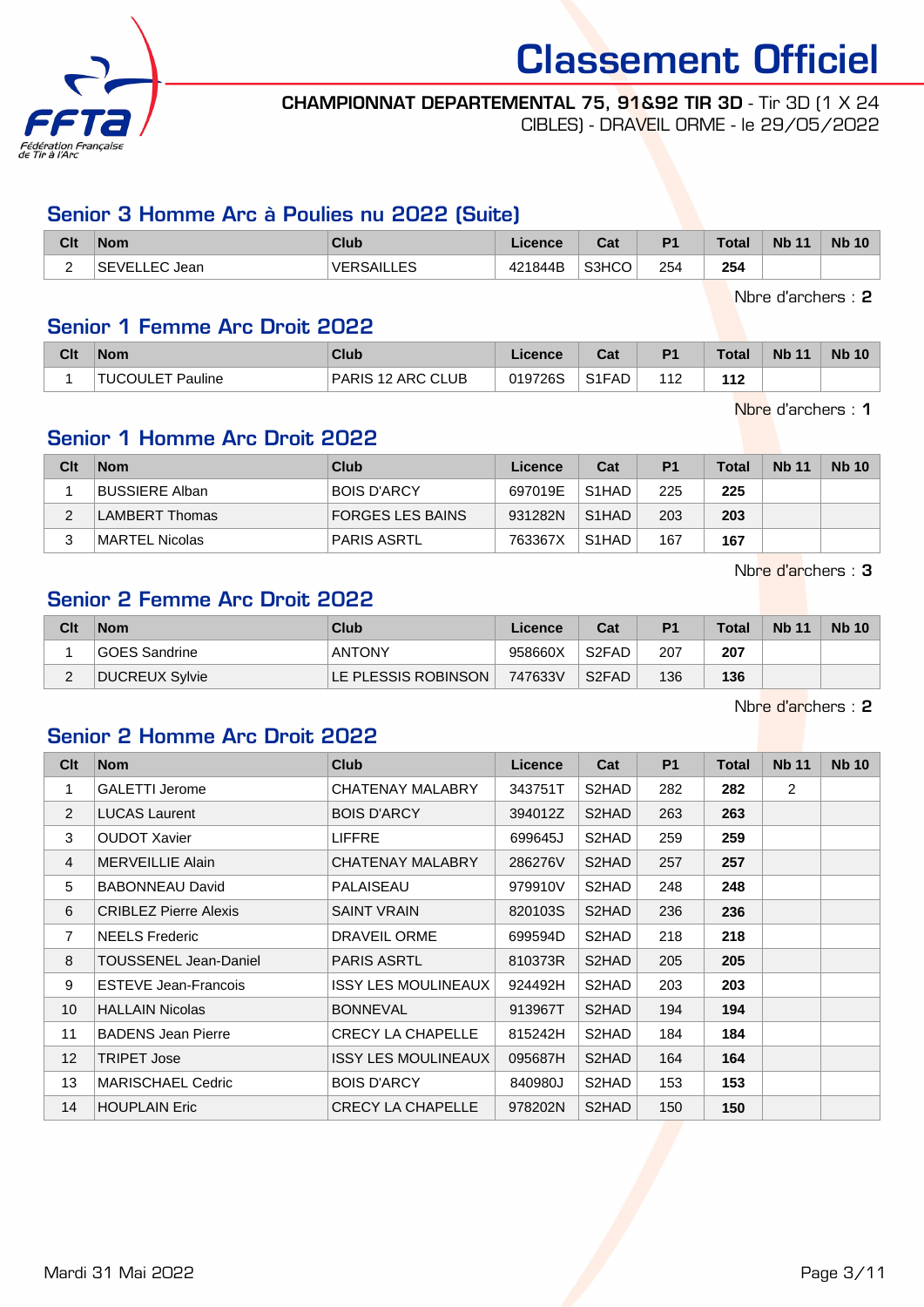

#### CHAMPIONNAT DEPARTEMENTAL 75, 91&92 TIR 3D - Tir 3D (1 X 24 CIBLES) - DRAVEIL ORME - le 29/05/2022

### Senior 2 Homme Arc Droit 2022 (Suite)

| Clt                  | <b>Nom</b>           | <b>Club</b>                    | Licence | ◠؞+<br>ual | D <sub>4</sub> | <b>Total</b> | <b>N<sub>b</sub></b><br>11 | <b>Nb 10</b> |
|----------------------|----------------------|--------------------------------|---------|------------|----------------|--------------|----------------------------|--------------|
| $\overline{ }$<br>ıэ | <b>EMOGNE Pierre</b> | <b>SENART</b><br>DR<br>י AVEIL | 880446G | S2HAD      | '4             | 141          |                            |              |

Nbre d'archers : 15

### Senior 3 Femme Arc Droit 2022

| Clt    | <b>Nom</b>           | Club          | Licence | Cat   | P <sub>1</sub> | <b>Total</b> | <b>Nb 11</b> | <b>Nb 10</b> |
|--------|----------------------|---------------|---------|-------|----------------|--------------|--------------|--------------|
|        | DAVID Chantale       | <b>ANTONY</b> | 788114W | S3FAD | 220            | 220          |              |              |
| ົ<br>∠ | <b>BECKER Sylvie</b> | <b>LISSES</b> | 682358U | S3FAD | 132            | 132          |              |              |
|        | MAURUGEON Muriel     | PARIS ASRTL   | 797771T | S3FAD | 118            | 118          |              |              |

Nbre d'archers : 3

## Senior 3 Homme Arc Droit 2022

| Clt            | <b>Nom</b>                  | Club                                     | <b>Licence</b> | Cat   | <b>P1</b> | <b>Total</b> | <b>Nb 11</b> | <b>Nb 10</b> |
|----------------|-----------------------------|------------------------------------------|----------------|-------|-----------|--------------|--------------|--------------|
|                | <b>DALLEDONNE Jean-Paul</b> | <b>LES ARCHERS DU</b><br>CHÂTEAU DE SUCY | 788987V        | S3HAD | 304       | 304          | 4            | 8            |
| 2              | <b>GENESTIER Dominique</b>  | <b>NANGIS</b>                            | 658163V        | S3HAD | 261       | 261          | 2            |              |
| 3              | FARNOUX Jean-Claude         | <b>POISSY</b>                            | 596766J        | S3HAD | 255       | 255          |              |              |
| $\overline{4}$ | <b>BECKER Patrice</b>       | <b>LISSES</b>                            | 653831L        | S3HAD | 252       | 252          |              |              |
| 5              | <b>FENOLL Henri</b>         | SCEAUX-FONTENAY-<br>AUX-ROSES            | 828102L        | S3HAD | 218       | 218          |              |              |
| 6              | LE BOT Gabriel              | <b>FORGES LES BAINS</b>                  | 614981H        | S3HAD | 171       | 171          |              |              |
| 7              | SOUCHAUD Jean Pierre        | <b>VAUJOURS</b>                          | 843370G        | S3HAD | 168       | 168          |              |              |
| 8              | <b>MAIGNIER Jacques</b>     | PARIS 12 ARC CLUB                        | 274069B        | S3HAD | 136       | 136          |              |              |
| 9              | <b>ARCELIN Pierre</b>       | <b>ANTONY</b>                            | 077148G        | S3HAD | 133       | 133          |              | 2            |

Nbre d'archers : 9

### Cadet Femme Arc Libre 2022

| Clt | <b>Nom</b>           | <b>Club</b>                                 | Licence | $T - 1$<br>ual           | D <sub>1</sub>       | <b>Total</b>         | <b>Nb</b><br>$\overline{A}$ | Nb<br>10 |
|-----|----------------------|---------------------------------------------|---------|--------------------------|----------------------|----------------------|-----------------------------|----------|
|     | <b>NOISE</b><br>ucie | _ABRY<br>் ்ட<br>MAI<br>ΉNΔ<br>$\mathbf{v}$ | 982426E | $\sim$ $ \sim$<br>∼<br>◡ | 294<br>$\sim$ $\sim$ | 294<br>$\sim$ $\sim$ |                             |          |

Nbre d'archers : 1

### Senior 1 Homme Arc Libre 2022

| Clt | <b>Nom</b>           | Club                          | Licence | Cat                | P <sub>1</sub> | <b>Total</b> | <b>Nb 11</b> | <b>Nb 10</b> |
|-----|----------------------|-------------------------------|---------|--------------------|----------------|--------------|--------------|--------------|
|     | <b>BRAULT Thomas</b> | DRAVEIL SENART                | 337165J | S <sub>1</sub> HTL | 450            | 450          |              | 25           |
| 2   | DOLEANS Sylvain      | <b>VERSAILLES</b>             | 432424B | S <sub>1</sub> HTL | 418            | 418          |              | 12           |
| 3   | MACQUET Vincent      | SCEAUX-FONTENAY-<br>AUX-ROSES | 427254G | S <sub>1</sub> HTL | 413            | 413          |              | 13           |

Nbre d'archers : 3

### Senior 2 Femme Arc Libre 2022

|  | <b>Clt</b> | <b>Nom</b> | Clut | <b>Ance</b> | Cat | P <sub>1</sub> | <b>Total</b> | <b>Nb 11</b> | <b>Nb 10</b> |
|--|------------|------------|------|-------------|-----|----------------|--------------|--------------|--------------|
|--|------------|------------|------|-------------|-----|----------------|--------------|--------------|--------------|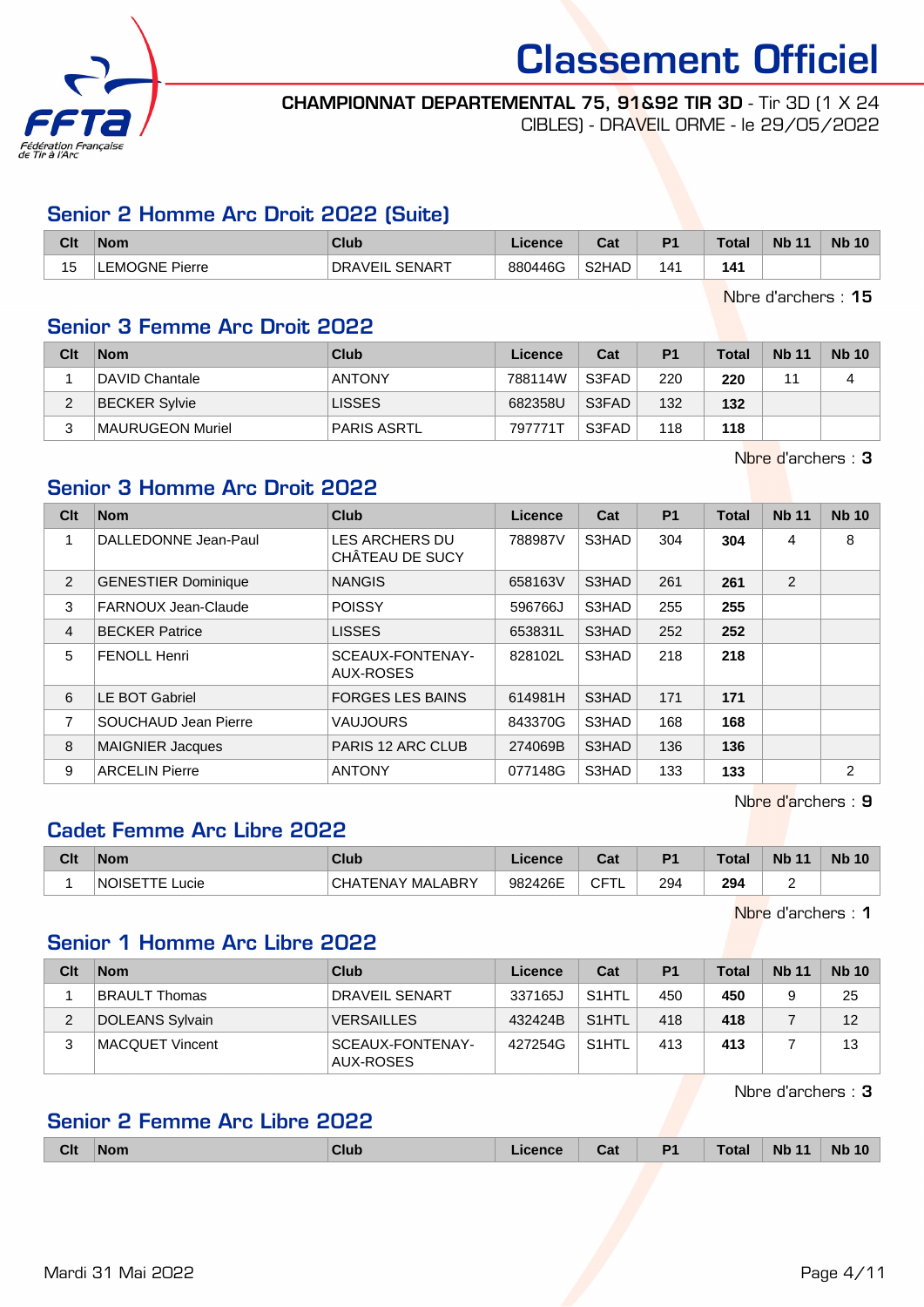

### CHAMPIONNAT DEPARTEMENTAL 75, 91&92 TIR 3D - Tir 3D (1 X 24 CIBLES) - DRAVEIL ORME - le 29/05/2022

### Senior 2 Femme Arc Libre 2022 (Suite)

| Clt      | Nom             | Club              | Licence | Cat                | P <sub>1</sub> | <b>Total</b> | <b>Nb 11</b> | <b>Nb 10</b> |
|----------|-----------------|-------------------|---------|--------------------|----------------|--------------|--------------|--------------|
|          | DOAN HUU Noriko | CHATENAY MALABRY  | 887701T | S <sub>2</sub> FTL | 307            | 307          |              |              |
| <u>.</u> | IMARC Patricia  | <b>VERSAILLES</b> | 004972E | S <sub>2</sub> FTL | 281            | 281          |              |              |

Nbre d'archers : 2

### Senior 2 Homme Arc Libre 2022

| Clt           | <b>Nom</b>              | <b>Club</b>                             | Licence | Cat                | P <sub>1</sub> | <b>Total</b> | <b>Nb 11</b> | <b>Nb 10</b> |
|---------------|-------------------------|-----------------------------------------|---------|--------------------|----------------|--------------|--------------|--------------|
|               | <b>CVEJIC Alexandre</b> | <b>DRAVEIL SENART</b>                   | 877737M | S2HTL              | 449            | 449          | 10           | 11           |
| $\mathcal{P}$ | VIEL Wolfgang           | <b>STE GENEVIEVE DES</b><br><b>BOIS</b> | 217305B | S2HTL              | 443            | 443          | 12           |              |
| 3             | <b>PARISOT Vincent</b>  | <b>ANTONY</b>                           | 334626Z | S2HTL              | 434            | 434          | 10           | 16           |
| 4             | <b>BRIQUET Eric</b>     | <b>NANGIS</b>                           | 993686U | S <sub>2</sub> HTL | 419            | 419          | 10           | 14           |
| 5             | <b>MALATTIA Herve</b>   | <b>NANGIS</b>                           | 726754A | S2HTL              | 419            | 419          | 4            | 19           |
| 6             | <b>TOURNAY Jerome</b>   | <b>ACHERES</b>                          | 315935H | S <sub>2</sub> HTL | 417            | 417          | 9            |              |
| 7             | DOAN HUU Alain          | <b>CHATENAY MALABRY</b>                 | 887698P | S2HTL              | 345            | 345          | 11           |              |
| 8             | <b>LAGARDE Hugues</b>   | <b>PARIS INTER</b><br><b>ACTIVITES</b>  | 048041U | S <sub>2</sub> HTL | 299            | 299          |              |              |

Nbre d'archers : 8

### Senior 3 Femme Arc Libre 2022

| Clt | <b>Nom</b>                              | Club   | <b>_icence</b>            | Cat                                                          | D <sup>4</sup> | <b>Total</b> | <b>Nb</b><br>11 | <b>Nb 10</b> |
|-----|-----------------------------------------|--------|---------------------------|--------------------------------------------------------------|----------------|--------------|-----------------|--------------|
|     | Violette <sup>®</sup><br><b>SAUBION</b> | ANTONY | 189N<br>$\Lambda$<br>46 C | $\overline{S}$ S3F <sup><math>\overline{S}</math></sup><br>- | 446            | 446          | ΙU              | 20           |
|     |                                         |        |                           |                                                              |                |              |                 |              |

Nbre d'archers : 1

### Senior 3 Homme Arc Libre 2022

| Clt | <b>Nom</b>               | Club                    | Licence | Cat   | P <sub>1</sub> | <b>Total</b> | <b>Nb 11</b> | <b>Nb 10</b> |
|-----|--------------------------|-------------------------|---------|-------|----------------|--------------|--------------|--------------|
|     | <b>SAUBION Dominique</b> | <b>ANTONY</b>           | 433694G | S3HTL | 457            | 457          | 15           | 17           |
| 2   | MENORET Henri            | <b>CRETEIL</b>          | 836007D | S3HTL | 431            | 431          | 11           | 13           |
| 3   | PETRUZZELLA Vincent      | <b>FORGES LES BAINS</b> | 667197P | S3HTL | 409            | 409          |              | 19           |
| 4   | GUILLAMOT Yves           | <b>CRETEIL</b>          | 828203W | S3HTL | 383            | 383          | 6            | 6            |
| 5   | <b>CHARBUIS Michel</b>   | <b>PARIS 13 USMT</b>    | 347429R | S3HTL | 329            | 329          | 2            | 6            |

Nbre d'archers : 5

### Senior 1 Femme Arc Chasse 2022

| Clt | <b>Nom</b>          | Club                 | Licence | Cat                | P <sub>1</sub> | <b>Total</b> | <b>Nb 11</b> | <b>Nb 10</b> |
|-----|---------------------|----------------------|---------|--------------------|----------------|--------------|--------------|--------------|
|     | FRANCOIS Alexandra  | DRAVEIL SENART       | 914340Y | S1FAC              | 262            | 262          |              |              |
| 2   | WONNEBERGER Natacha | <b>PARIS 13 USMT</b> | 972889N | S1FAC              | 146            | 146          |              |              |
| 3   | <b>HENIN Sylvie</b> | <b>PARIS ASRTL</b>   | 857437X | S1FAC              | 128            | 128          |              |              |
| 4   | CARRARA Nolwenn     | CRECY LA CHAPELLE    | 006023X | S <sub>1</sub> FAC | 104            | 104          |              |              |

Nbre d'archers : 4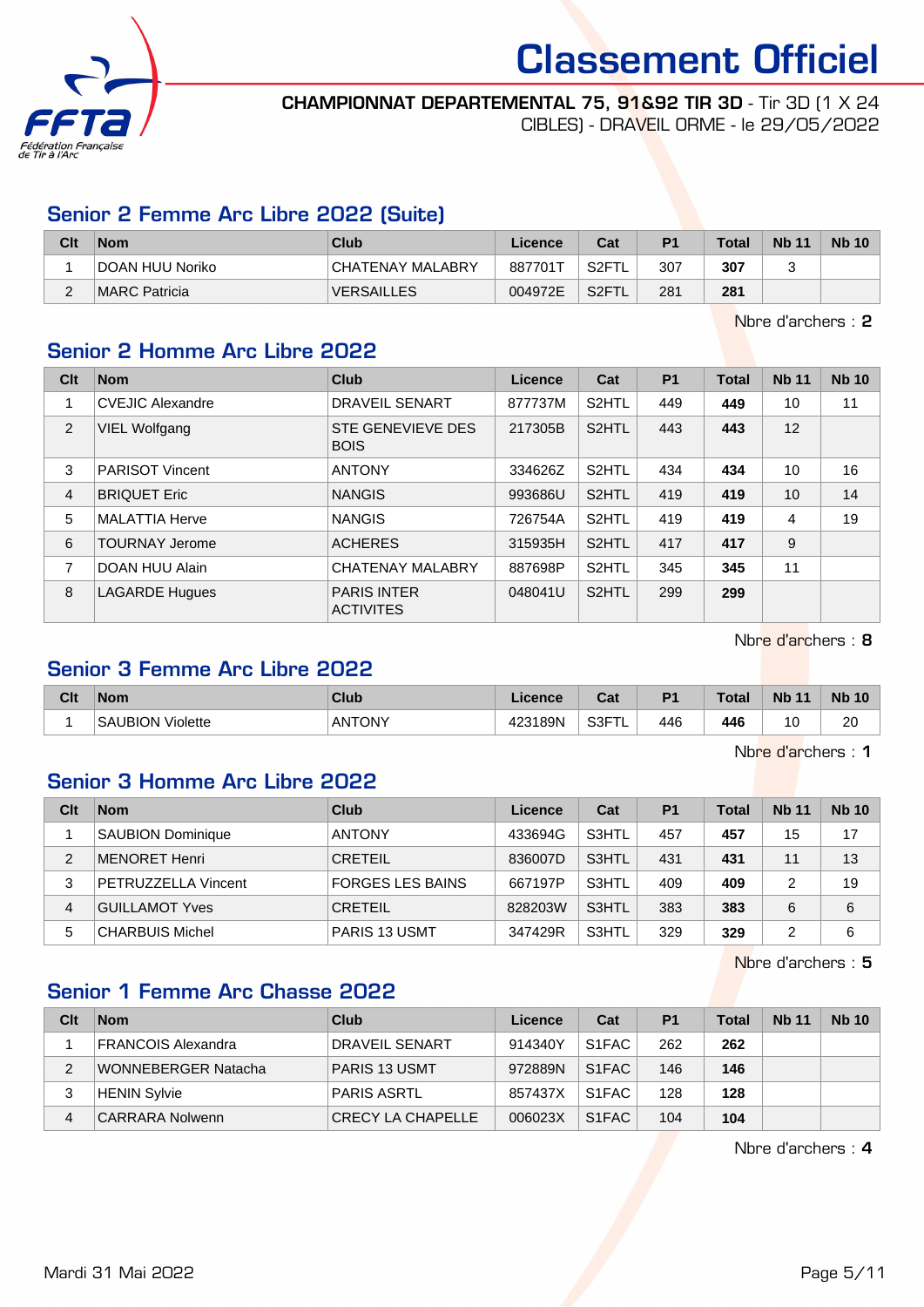

### CHAMPIONNAT DEPARTEMENTAL 75, 91&92 TIR 3D - Tir 3D (1 X 24

CIBLES) - DRAVEIL ORME - le 29/05/2022

### Senior 1 Homme Arc Chasse 2022

| Clt | <b>Nom</b>                 | Club                                   | Licence | Cat                | P <sub>1</sub> | <b>Total</b> | <b>Nb 11</b> | <b>Nb 10</b> |
|-----|----------------------------|----------------------------------------|---------|--------------------|----------------|--------------|--------------|--------------|
|     | <b>FRANCOIS Jeremy</b>     | <b>DRAVEIL SENART</b>                  | 605563W | S1HAC              | 258            | 258          |              |              |
| 2   | <b>STABOLEPSY Geoffrey</b> | <b>ANTONY</b>                          | 958656T | S <sub>1</sub> HAC | 257            | 257          |              |              |
| 3   | RODRIGUEZ Nicolas          | <b>CREGY LES MEAUX</b>                 | 911432M | S <sub>1</sub> HAC | 206            | 206          |              |              |
| 4   | <b>PELLOILLE Wilfried</b>  | <b>VILLEMOISSON</b>                    | 591641N | S <sub>1</sub> HAC | 196            | 196          |              |              |
| 5   | <b>LAGARDE Edwin</b>       | <b>PARIS INTER</b><br><b>ACTIVITES</b> | 612238B | S <sub>1</sub> HAC | 119            | 119          |              |              |

Nbre d'archers : 5

### Senior 2 Femme Arc Chasse 2022

| Clt | <b>Nom</b>          | Club                          | Licence | Cat   | P <sub>1</sub> | Total | <b>Nb 11</b> | <b>Nb 10</b> |
|-----|---------------------|-------------------------------|---------|-------|----------------|-------|--------------|--------------|
|     | PLANTIVEAU Isabelle | CHATENAY MALABRY              | 810635A | S2FAC | 261            | 261   |              |              |
|     | ∣CHEVILLET Alice    | $ {\sf CRECY\,LA\,CHAPELLE} $ | 006078G | S2FAC | 163            | 163   |              |              |

Nbre d'archers : 2

### Senior 2 Homme Arc Chasse 2022

| Clt | <b>Nom</b>                    | Club                     | Licence | Cat                | P <sub>1</sub> | <b>Total</b> | <b>Nb 11</b> | <b>Nb 10</b> |
|-----|-------------------------------|--------------------------|---------|--------------------|----------------|--------------|--------------|--------------|
|     | <b>ANDREINI Cyril</b>         | <b>FORGES LES BAINS</b>  | 789200B | S2HAC              | 291            | 291          | 3            |              |
| 2   | <b>HILDEBRAND Eric</b>        | DRAVEIL ORME             | 832541L | S2HAC              | 268            | 268          |              |              |
| 3   | <b>GHEERBRANT Stephane</b>    | <b>FORGES LES BAINS</b>  | 864109Z | S2HAC              | 249            | 249          |              |              |
| 4   | <b>ALLEE</b> Eric             | <b>VILLEMOISSON</b>      | 015734C | S <sub>2</sub> HAC | 246            | 246          |              |              |
| 5   | <b>CAVALHEIRO CEPA Manuel</b> | <b>VAUJOURS</b>          | 022442U | S2HAC              | 235            | 235          |              |              |
| 6   | <b>PLANCHE Maxime</b>         | <b>OZOIR LA FERRIERE</b> | 741845D | S2HAC              | 222            | 222          |              |              |
| 7   | <b>FOURNIER Alain</b>         | <b>VILLEMOISSON</b>      | 877703A | S2HAC              | 195            | 195          |              |              |
| 8   | GILOT FrÉdÉric                | <b>CRECY LA CHAPELLE</b> | 006172J | S2HAC              | 156            | 156          |              |              |

Nbre d'archers : 8

## Senior 3 Femme Arc Chasse 2022

| Clt | <b>Nom</b>                                | Club          | icence  | יי<br>va. | D <sub>4</sub> | <b>Total</b> | <b>N<sub>b</sub></b><br>$-11$ | <b>Nb</b> |
|-----|-------------------------------------------|---------------|---------|-----------|----------------|--------------|-------------------------------|-----------|
|     | RARRAIII <sub>T</sub><br>_ine<br>⊺Marie ∟ | <b>ANTONY</b> | 399897W | S3FAC     | 235<br>. .     | つつに<br>∠ວວ   |                               |           |

Nbre d'archers : 1

### Senior 3 Homme Arc Chasse 2022

| Clt            | <b>Nom</b>             | Club                            | Licence | Cat   | <b>P1</b> | <b>Total</b> | <b>Nb 11</b> | <b>Nb 10</b> |
|----------------|------------------------|---------------------------------|---------|-------|-----------|--------------|--------------|--------------|
|                | <b>LANCIAL Laurent</b> | <b>ANTONY</b>                   | 456258H | S3HAC | 317       | 317          | 5            |              |
| $\overline{2}$ | <b>GUINOT Michel</b>   | <b>VILLEMOISSON</b>             | 230138A | S3HAC | 310       | 310          | 11           |              |
| 3              | TZARA Laurent          | <b>VILLEMOISSON</b>             | 797367D | S3HAC | 309       | 309          | 2            |              |
| 4              | <b>MAUVAIS Patrick</b> | ROCHEFORT EN<br><b>YVELINES</b> | 744319T | S3HAC | 301       | 301          | 3            |              |
| 5              | KLOPP Michel           | <b>DRAVEIL SENART</b>           | 398902P | S3HAC | 224       | 224          |              |              |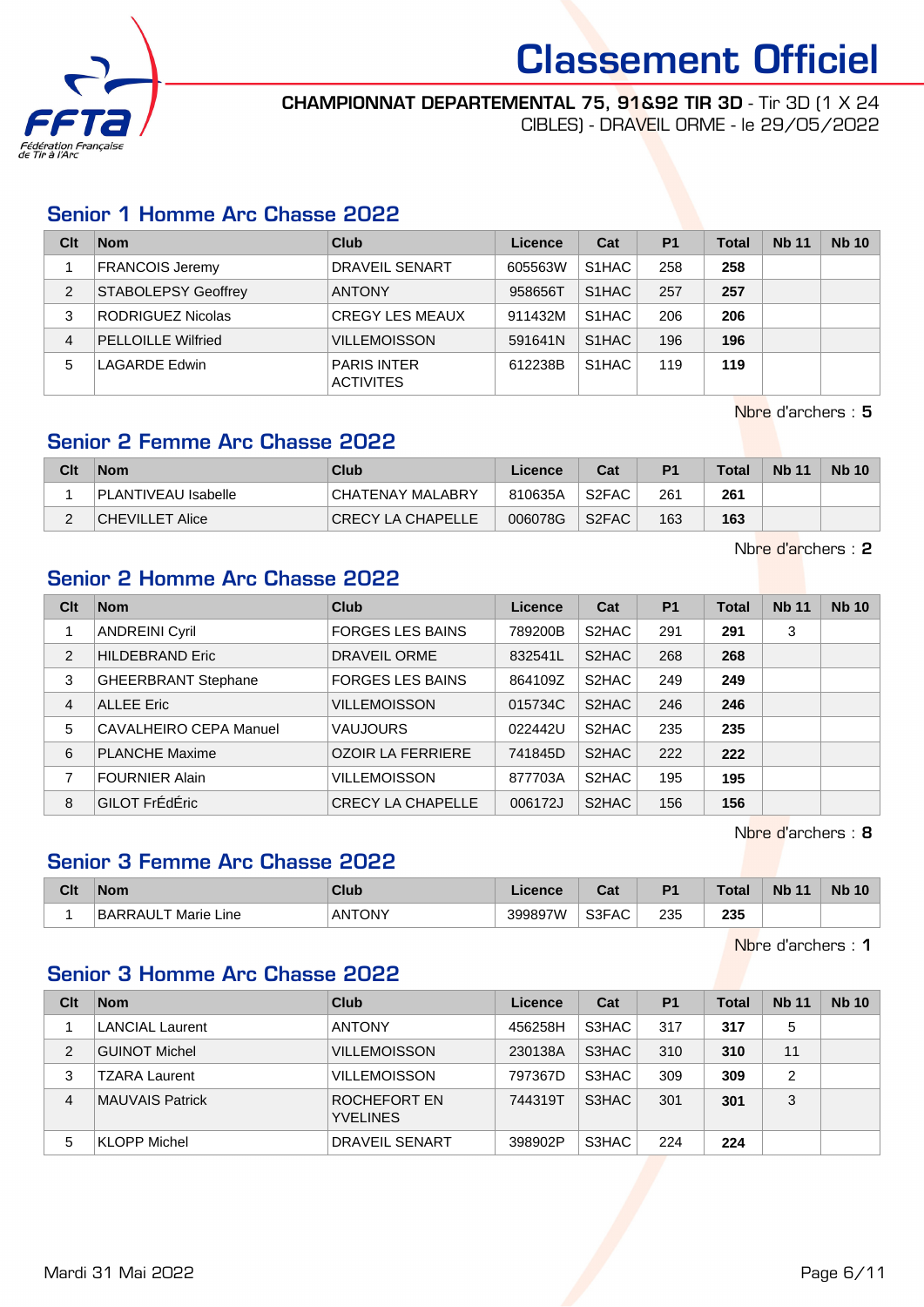

## CHAMPIONNAT DEPARTEMENTAL 75, 91&92 TIR 3D - Tir 3D (1 X 24

CIBLES) - DRAVEIL ORME - le 29/05/2022

### Senior 3 Homme Arc Chasse 2022 (Suite)

| Clt    | <b>Nom</b>             | <b>Club</b>                 | Licence | $R_{\rm{eff}}$<br>ual | P <sub>1</sub> | <b>Total</b> | <b>Nb 11</b> | <b>Nb 10</b> |
|--------|------------------------|-----------------------------|---------|-----------------------|----------------|--------------|--------------|--------------|
| $\sim$ | <b>BEUNEUX Patrice</b> | ' DDIV<br>$\sim$<br>Ή™<br>ت | 764041E | S3HAC                 | 218            | 218          |              |              |

Nbre d'archers : 6

## Autres tirs

### Minime Homme Bare bow 2022

| Tir   | <b>Nom</b>                   | Club               | Licence | Cat         | P <sub>1</sub> | <b>Total</b> | <b>Nb 11</b> | <b>Nb 10</b> |
|-------|------------------------------|--------------------|---------|-------------|----------------|--------------|--------------|--------------|
| Tir 2 | MARCHAND Corentin            | <b>SAINT VRAIN</b> | 017322D | MHCL        | 255            | 255          |              |              |
| Tir 2 | VANDENBROUCKE Alexis         | <b>SAINT VRAIN</b> | 017326H | <b>MHCL</b> | 237            | 237          |              |              |
| Tir 2 | <b>NORET LE BRETON Yoann</b> | <b>SAINT VRAIN</b> | 017866V | MHCL        | 224            | 224          |              |              |

Nbre d'archers : 3

### Senior 1 Femme Bare bow 2022

| Tir              | <b>Nom</b>        | <b>Club</b>                       | Licence | <b>Dol</b><br>ual  | D <sub>1</sub> | Total       | <b>Nb 11</b> | <b>Nb 10</b> |
|------------------|-------------------|-----------------------------------|---------|--------------------|----------------|-------------|--------------|--------------|
| Tir <sub>2</sub> | P∩⊤<br>TIER Maeva | <b>VRAIN</b><br>SAIN <sup>-</sup> | 914303H | S1ET<br>۱۱ ت<br>◡∟ | 157            | 157<br>$ -$ |              |              |

Nbre d'archers : 1

### Senior 2 Femme Bare bow 2022

| Tir   | <b>Nom</b>              | Club                            | Licence | Cat                | P <sub>1</sub> | <b>Total</b> | <b>Nb 11</b> | <b>Nb 10</b> |
|-------|-------------------------|---------------------------------|---------|--------------------|----------------|--------------|--------------|--------------|
| Tir 2 | <b>BELLONE Valerie</b>  | ROCHEFORT EN<br><b>YVELINES</b> | 852186P | S <sub>2</sub> FCL | 339            | 339          | 4            |              |
| Tir 2 | <b>SAKUMA Corinne</b>   | ROCHEFORT EN<br><b>YVELINES</b> | 897516L | S <sub>2</sub> FCL | 339            | 339          |              |              |
| Tir 2 | <b>GUITTON Nathalie</b> | <b>GRIGNY US</b>                | 760805M | S <sub>2</sub> FCL | 245            | 245          |              |              |

Nbre d'archers : 3

### Senior 2 Homme Bare bow 2022

| Tir   | <b>Nom</b>                 | Club                                  | Licence | Cat                | P <sub>1</sub> | <b>Total</b> | <b>Nb 11</b> | <b>Nb 10</b> |
|-------|----------------------------|---------------------------------------|---------|--------------------|----------------|--------------|--------------|--------------|
| Tir 2 | <b>LAGARDE Thierry</b>     | PERS EN GATINAIS                      | 465531M | S <sub>2</sub> HCL | 372            | 372          | 5            | 10           |
| Tir 2 | <b>LEBEUF Dany</b>         | <b>ISSY LES MOULINEAUX</b>            | 680806G | S <sub>2</sub> HCL | 321            | 321          | 3            | 8            |
| Tir 2 | <b>FOURCHON Frederic</b>   | <b>RUEIL MALMAISON</b><br><b>STAR</b> | 229632A | S <sub>2</sub> HCL | 318            | 318          |              |              |
| Tir 2 | <b>ROGERIE Philippe</b>    | <b>RUEIL MALMAISON</b><br><b>STAR</b> | 818202A | S <sub>2</sub> HCL | 315            | 315          |              |              |
| Tir 2 | <b>FEUILLET Christophe</b> | <b>FORGES LES BAINS</b>               | 963431H | S <sub>2</sub> HCL | 314            | 314          | 11           |              |
| Tir 2 | <b>CRANCON Pierre</b>      | <b>EGLY</b>                           | 847246V | S <sub>2</sub> HCL | 295            | 295          |              |              |

Nbre d'archers : 6

### Senior 3 Femme Bare Bow 2022

| <b>Tir</b> | <b>Nom</b> | <b>Club</b> | Licence | Cat | P <sub>1</sub> | <b>Total</b> | <b>Nb 11</b> | <b>Nb 10</b> |
|------------|------------|-------------|---------|-----|----------------|--------------|--------------|--------------|
|            |            |             |         |     |                |              |              |              |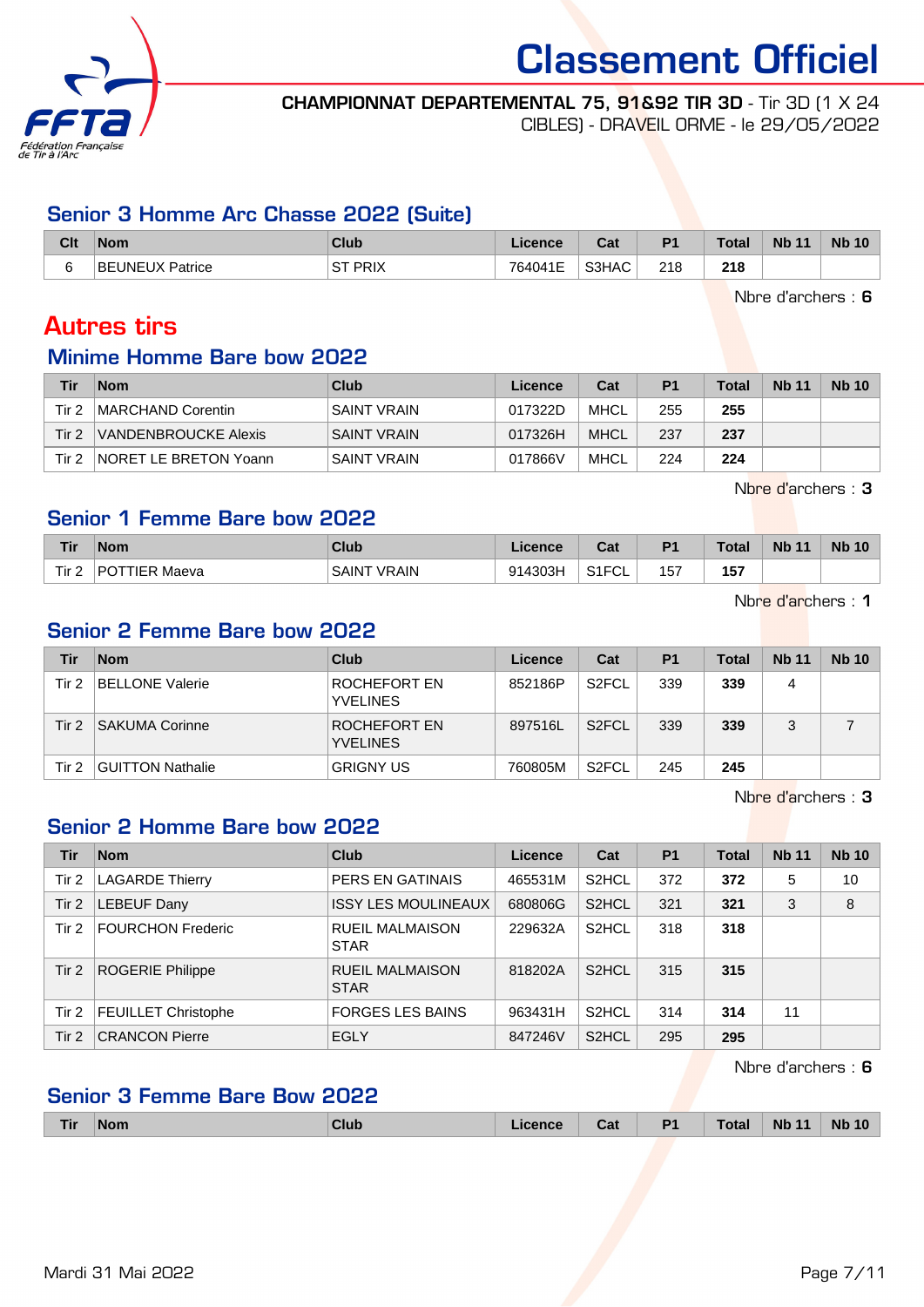

## CHAMPIONNAT DEPARTEMENTAL 75, 91&92 TIR 3D - Tir 3D (1 X 24

CIBLES) - DRAVEIL ORME - le 29/05/2022

### Senior 3 Femme Bare Bow 2022 (Suite)

| <b>Tir</b> | <b>Nom</b>                         | Club                      | Licence | <b>That is a fact of the owner.</b><br>ual | D <sub>1</sub> | Tota       | <b>Nb 11</b> | <b>Nb 10</b> |
|------------|------------------------------------|---------------------------|---------|--------------------------------------------|----------------|------------|--------------|--------------|
| Tir $2$    | <b>LANNOI Marie Armelle</b><br>DEI | LIERS<br><b>GENNEVILL</b> | 346778H | S <sub>3</sub> FCI<br>ັບ∟                  | 237            | つつつ<br>251 |              |              |

Nbre d'archers : 1

### Senior 3 Homme Bare Bow 2022

| Tir   | <b>Nom</b>            | Club                       | <b>Licence</b> | Cat   | P <sub>1</sub> | <b>Total</b> | <b>Nb 11</b> | <b>Nb 10</b> |
|-------|-----------------------|----------------------------|----------------|-------|----------------|--------------|--------------|--------------|
| Tir 2 | DEGHILAGE Gilles      | <b>ISSY LES MOULINEAUX</b> | 787463N        | S3HCL | 343            | 343          |              | 6            |
| Tir 2 | MANSUY Regis          | <b>BOIS D'ARCY</b>         | 837929T        | S3HCL | 319            | 319          | 2            | 6            |
| Tir 2 | <b>VALLEE Patrice</b> | <b>CHATENAY MALABRY</b>    | 815212A        | S3HCL | 299            | 299          |              |              |
| Tir 2 | MARTINEAU Didier      | <b>BOIS D'ARCY</b>         | 821354B        | S3HCL | 279            | 279          |              |              |
| Tir 2 | GUILLOU Laurent       | PERS EN GATINAIS           | 443716A        | S3HCL | 278            | 278          |              |              |

Nbre d'archers : 5

### Senior 2 Homme Arc à poulies nu 2022

| Tir   | <b>Nom</b>       | Club                                  | Licence | Cat                | P <sub>1</sub> | <b>Total</b> | <b>Nb 11</b> | <b>Nb 10</b> |
|-------|------------------|---------------------------------------|---------|--------------------|----------------|--------------|--------------|--------------|
| Tir 2 | BERNARD Frederic | DRAVEIL SENART                        | 815071X | S <sub>2</sub> HCO | 324            | 324          | 4            |              |
| Tir 2 | MEIGNAN Pascal   | <b>RUEIL MALMAISON</b><br><b>STAR</b> | 431970H | S <sub>2</sub> HCO | 294            | 294          |              |              |

Nbre d'archers : 2

### Senior 3 Homme Arc à Poulies nu 2022

| Tir   | <b>Nom</b>             | <b>Club</b>                | Licence | $R_{\alpha}$<br>ual | <b>P1</b> | Total | <b>Nb 11</b> | <b>Nb 10</b> |
|-------|------------------------|----------------------------|---------|---------------------|-----------|-------|--------------|--------------|
| Tir 2 | Michel<br>DEDER<br>៶∟ພ | . SENART<br><b>DRAVEIL</b> | 204894L | S3HCO               | 287       | 287   |              |              |

Nbre d'archers : 1

### Senior 1 Femme Arc Droit 2022

| <b>Tir</b> | <b>Nom</b>                                    | Club              | Licence | $R_{\alpha}$<br>val            | P <sub>1</sub> | <b>Total</b> | <b>Nb 11</b> | <b>Nb 10</b> |
|------------|-----------------------------------------------|-------------------|---------|--------------------------------|----------------|--------------|--------------|--------------|
| Tir $2$    | Pauline<br>$\bigcap \Pi$ $\sqsubseteq$ $\top$ | PARIS 12 ARC CLUB | 019726S | S <sub>1</sub> F <sub>AD</sub> | 97             | 67<br>∍,     |              |              |

Nbre d'archers : 1

## Senior 1 Homme Arc Droit 2022

| Tir      | Nom                   | Club               | Licence | Cat                | P <sub>1</sub> | <b>Total</b> | <b>Nb 11</b> | <b>Nb 10</b> |
|----------|-----------------------|--------------------|---------|--------------------|----------------|--------------|--------------|--------------|
| Tir 2    | <b>BUSSIERE Alban</b> | <b>BOIS D'ARCY</b> | 697019E | S <sub>1</sub> HAD | 235            | 235          |              |              |
| Tir $22$ | LAMBERT Thomas        | FORGES LES BAINS   | 931282N | S <sub>1</sub> HAD | 226            | 226          |              |              |
| Tir 2    | MARTEL Nicolas        | <b>PARIS ASRTL</b> | 763367X | S <sub>1</sub> HAD | 136            | 136          |              |              |

Nbre d'archers : 3

### Senior 2 Femme Arc Droit 2022

| <b>Tir</b> | <b>Nom</b>              | <b>Club</b>   | $I$ cance<br>סווטכ | יפ<br>uai                           | D <sub>4</sub> | <b>Total</b> | <b>Nb</b><br>$\overline{A}$ | <b>Nb</b><br>$\Lambda$ |
|------------|-------------------------|---------------|--------------------|-------------------------------------|----------------|--------------|-----------------------------|------------------------|
| Tir 2      | ר∪⊏כ<br>Sandrine<br>64) | JTONY<br>∶ΔΝ⊤ | 958660X            | <b>ROEAD</b><br>⊺∠ت<br>$\mathsf{L}$ | 207            | 207          |                             |                        |

Mardi 31 Mai 2022 **Page 8/11**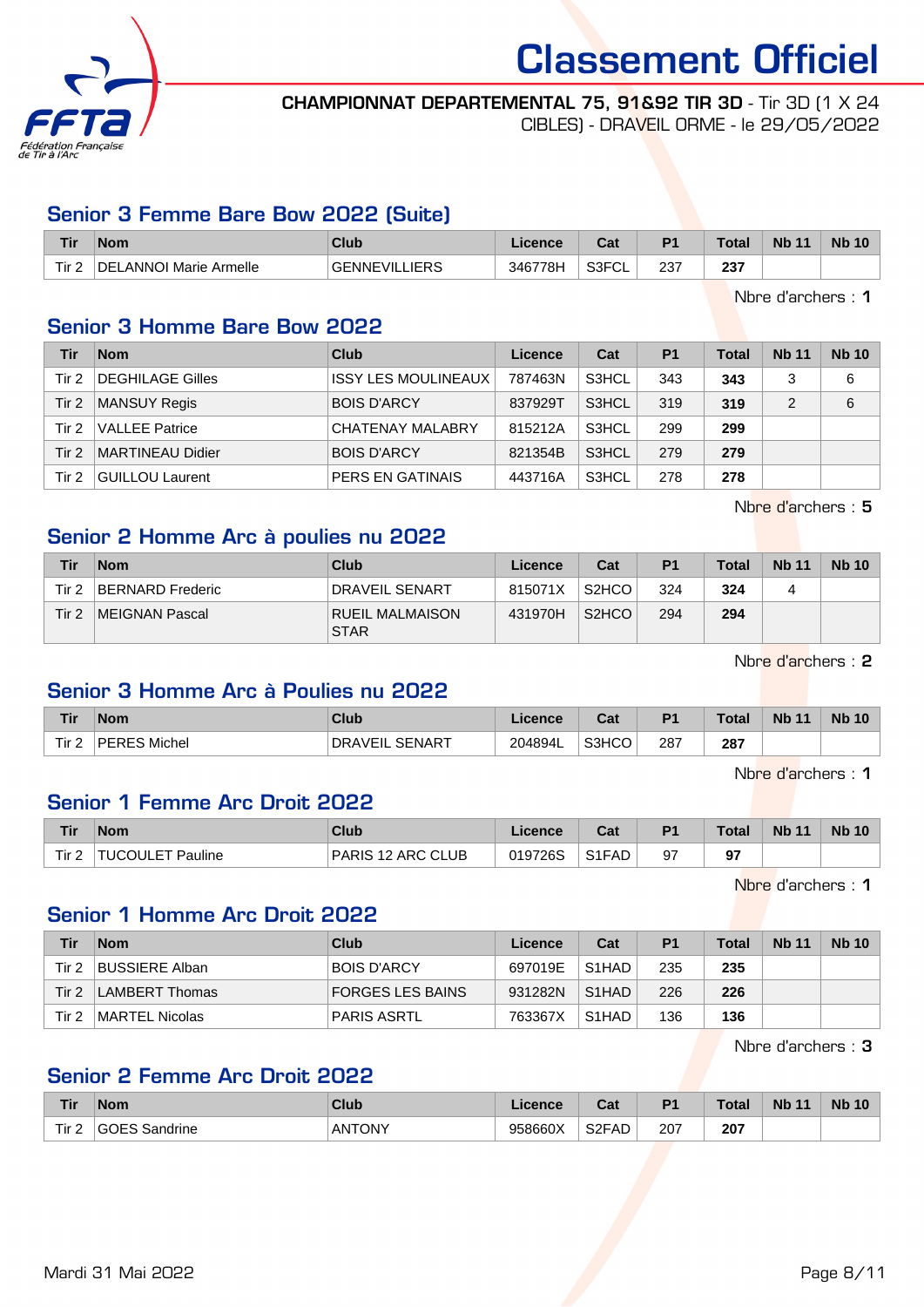

CHAMPIONNAT DEPARTEMENTAL 75, 91&92 TIR 3D - Tir 3D (1 X 24 CIBLES) - DRAVEIL ORME - le 29/05/2022

### Senior 2 Femme Arc Droit 2022 (Suite)

| Tir   | <b>Nom</b>     | Club                  | Licence | Cat   | P <sub>1</sub> | <b>Total</b> | <b>Nb 11</b> | <b>Nb 10</b> |
|-------|----------------|-----------------------|---------|-------|----------------|--------------|--------------|--------------|
| Tir 2 | DUCREUX Sylvie | LE PLESSIS ROBINSON L | 747633V | S2FAD | 126            | 126          |              |              |

Nbre d'archers : 2

### Senior 2 Homme Arc Droit 2022

| <b>Tir</b> | <b>Nom</b>                   | <b>Club</b>                | Licence | Cat                | <b>P1</b> | <b>Total</b> | <b>Nb 11</b> | <b>Nb 10</b> |
|------------|------------------------------|----------------------------|---------|--------------------|-----------|--------------|--------------|--------------|
| Tir 2      | <b>GALETTI Jerome</b>        | <b>CHATENAY MALABRY</b>    | 343751T | S2HAD              | 301       | 301          | 3            |              |
| Tir 2      | MERVEILLIE Alain             | <b>CHATENAY MALABRY</b>    | 286276V | S <sub>2</sub> HAD | 251       | 251          |              |              |
| Tir 2      | <b>CRIBLEZ Pierre Alexis</b> | <b>SAINT VRAIN</b>         | 820103S | S2HAD              | 250       | 250          |              |              |
| Tir $21$   | <b>LUCAS Laurent</b>         | <b>BOIS D'ARCY</b>         | 394012Z | S2HAD              | 235       | 235          |              |              |
| Tir 2      | <b>BABONNEAU David</b>       | PALAISEAU                  | 979910V | S2HAD              | 235       | 235          |              |              |
| Tir $2$    | NEELS Frederic               | DRAVEIL ORME               | 699594D | S2HAD              | 217       | 217          |              |              |
| Tir $2$    | <b>LEMOGNE Pierre</b>        | <b>DRAVEIL SENART</b>      | 880446G | S2HAD              | 209       | 209          |              |              |
| Tir $2$    | <b>TOUSSENEL Jean-Daniel</b> | <b>PARIS ASRTL</b>         | 810373R | S2HAD              | 208       | 208          |              |              |
| Tir 2      | <b>TRIPET Jose</b>           | <b>ISSY LES MOULINEAUX</b> | 095687H | S2HAD              | 206       | 206          |              |              |
| Tir $2$    | MARISCHAEL Cedric            | <b>BOIS D'ARCY</b>         | 840980J | S2HAD              | 182       | 182          |              |              |
| Tir 2      | ESTEVE Jean-Francois         | <b>ISSY LES MOULINEAUX</b> | 924492H | S2HAD              | 158       | 158          |              |              |

Nbre d'archers : 11

### Senior 3 Femme Arc Droit 2022

| <b>Tir</b> | <b>Nom</b>            | Club            | icence  | $\sim$<br>ual | P <sub>1</sub> | <b>Total</b> | <b>Nb 11</b> | <b>Nb 10</b> |
|------------|-----------------------|-----------------|---------|---------------|----------------|--------------|--------------|--------------|
| Tir 2      | CKFR.<br>Svlvie<br>ВE | 10000<br>ט∟טסו. | 682358L | S3FAD         | 145            | 145          |              |              |

Nbre d'archers : 1

### Senior 3 Homme Arc Droit 2022

| Tir   | <b>Nom</b>                 | Club                                     | <b>Licence</b> | Cat   | <b>P1</b> | <b>Total</b> | <b>Nb 11</b> | <b>Nb 10</b> |
|-------|----------------------------|------------------------------------------|----------------|-------|-----------|--------------|--------------|--------------|
| Tir 2 | <b>FARNOUX Jean-Claude</b> | <b>POISSY</b>                            | 596766J        | S3HAD | 300       | 300          | 11           |              |
| Tir 2 | DALLEDONNE Jean-Paul       | <b>LES ARCHERS DU</b><br>CHÂTEAU DE SUCY | 788987V        | S3HAD | 257       | 257          |              |              |
| Tir 2 | <b>GENESTIER Dominique</b> | <b>NANGIS</b>                            | 658163V        | S3HAD | 232       | 232          |              |              |
| Tir 2 | <b>BECKER Patrice</b>      | <b>LISSES</b>                            | 653831L        | S3HAD | 217       | 217          |              |              |
| Tir 2 | <b>ARCELIN Pierre</b>      | <b>ANTONY</b>                            | 077148G        | S3HAD | 207       | 207          |              |              |
| Tir 2 | <b>MAIGNIER Jacques</b>    | <b>PARIS 12 ARC CLUB</b>                 | 274069B        | S3HAD | 172       | 172          |              |              |
| Tir 2 | SOUCHAUD Jean Pierre       | <b>VAUJOURS</b>                          | 843370G        | S3HAD | 147       | 147          |              |              |

Nbre d'archers : 7

### Cadet Femme Arc Libre 2022

| Tir | <b>Nom</b> | <b>Club</b> | icence<br>______ | Cat | P <sub>1</sub><br>. . | Total | <b>Nh 11</b><br>. | <b>N<sub>b</sub></b> |
|-----|------------|-------------|------------------|-----|-----------------------|-------|-------------------|----------------------|
|     |            |             |                  |     |                       |       |                   |                      |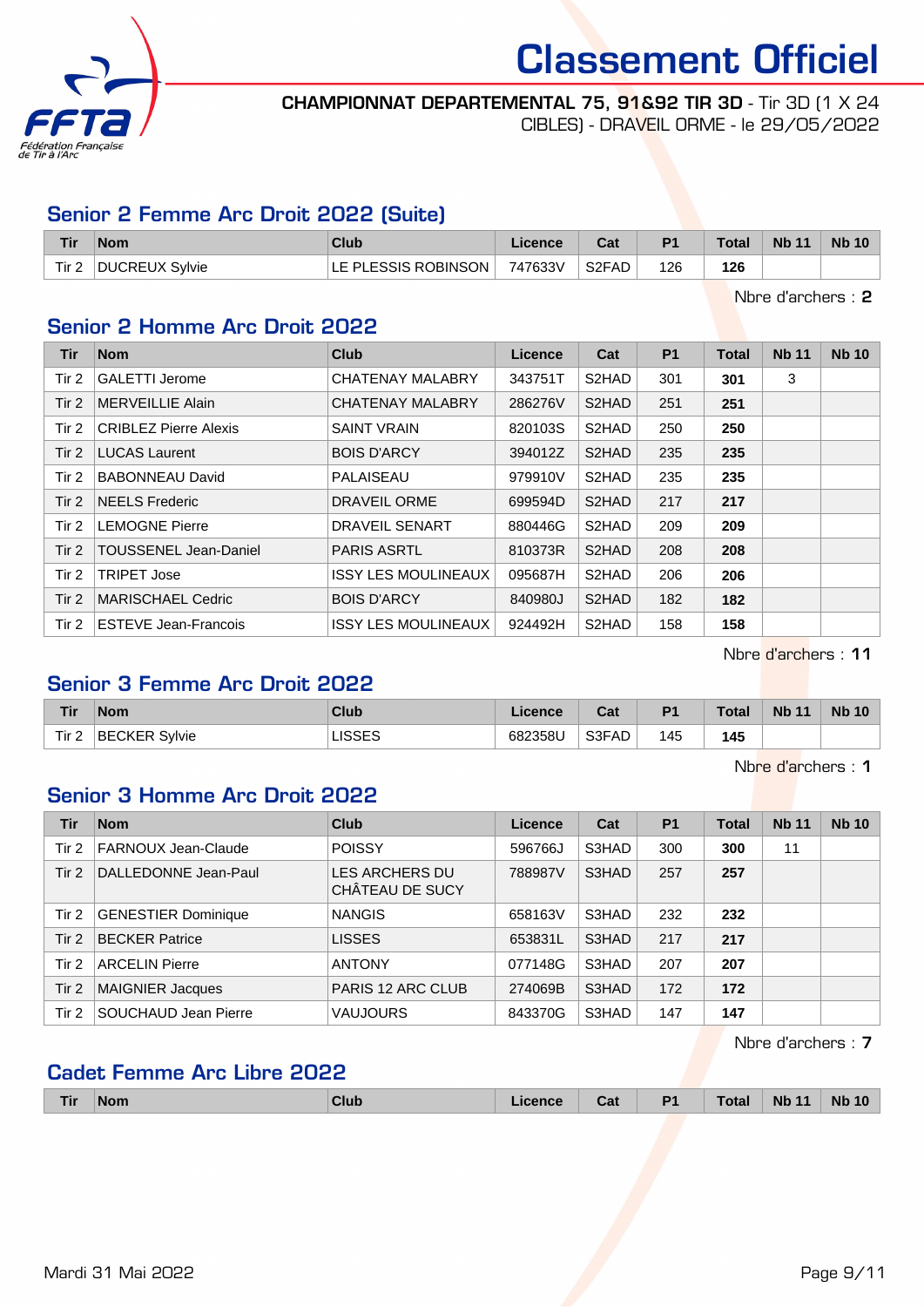

# CHAMPIONNAT DEPARTEMENTAL 75, 91&92 TIR 3D - Tir 3D (1 X 24

CIBLES) - DRAVEIL ORME - le 29/05/2022

### Cadet Femme Arc Libre 2022 (Suite)

| <b>Tir</b> | <b>Nom</b>               | Club                  | Licence | Cat      | D <sub>1</sub> | Total | <b>Nb 11</b> | <b>Nb 10</b> |
|------------|--------------------------|-----------------------|---------|----------|----------------|-------|--------------|--------------|
| Tir 2      | <b>NOISETTE</b><br>_ucie | \TENAY MALABRY<br>CHA | 982426E | ∩⊏⊤<br>◡ | 286            | 286   |              |              |

Nbre d'archers : 1

### Senior 2 Homme Arc Libre 2022

| Tir   | <b>Nom</b>            | Club                  | Licence | Cat                | P <sub>1</sub> | <b>Total</b> | <b>Nb 11</b> | <b>Nb 10</b> |
|-------|-----------------------|-----------------------|---------|--------------------|----------------|--------------|--------------|--------------|
| Tir 2 | CVEJIC Alexandre      | <b>DRAVEIL SENART</b> | 877737M | S <sub>2</sub> HTL | 468            | 468          | 17           | 18           |
| Tir 2 | <b>BRIQUET Eric</b>   | <b>NANGIS</b>         | 993686U | S <sub>2</sub> HTL | 447            | 447          | 16           | 12           |
| Tir 2 | <b>MALATTIA Herve</b> | <b>NANGIS</b>         | 726754A | S <sub>2</sub> HTL | 432            | 432          | 10           | 18           |
| Tir 2 | TOURNAY Jerome        | <b>ACHERES</b>        | 315935H | S <sub>2</sub> HTL | 423            | 423          | 12           | 13           |
| Tir 2 | DOAN HUU Alain        | CHATENAY MALABRY      | 887698P | S <sub>2</sub> HTL | 285            | 285          |              |              |

Nbre d'archers : 5

### Senior 3 Homme Arc Libre 2022

| <b>Tir</b> | <b>Nom</b>             | <b>Club</b> | nn<br>nce, | <b>Cal</b><br>υαι | $D^{\prime}$ | $T - 1 - 1$<br>υιαι | <b>NI</b><br>$\overline{A}$<br>. | <b>Nb</b> |
|------------|------------------------|-------------|------------|-------------------|--------------|---------------------|----------------------------------|-----------|
| Tir 2      | <b>MENORE</b><br>Henri | ^^rTr"<br>◡ | 33600<br>┕ | COLITI            | 441          | 441                 |                                  | ົ<br>-    |

Nbre d'archers : 1

### Senior 1 Femme Arc Chasse 2022

| Tir   | <b>Nom</b>                | Club               | Licence | Cat                | P <sub>1</sub> | <b>Total</b> | <b>Nb 11</b> | <b>Nb 10</b> |
|-------|---------------------------|--------------------|---------|--------------------|----------------|--------------|--------------|--------------|
| Tir 2 | <b>FRANCOIS Alexandra</b> | DRAVEIL SENART     | 914340Y | S <sub>1</sub> FAC | 292            | 292          |              |              |
| Tir 2 | <b>HENIN Sylvie</b>       | <b>PARIS ASRTL</b> | 857437X | S <sub>1</sub> FAC | 91             | 91           |              |              |

Nbre d'archers : 2

### Senior 1 Homme Arc Chasse 2022

| Tir   | <b>Nom</b>             | Club                   | Licence | Cat                | P <sub>1</sub> | <b>Total</b> | <b>Nb 11</b> | <b>Nb 10</b> |
|-------|------------------------|------------------------|---------|--------------------|----------------|--------------|--------------|--------------|
| Tir 2 | <b>FRANCOIS Jeremy</b> | <b>DRAVEIL SENART</b>  | 605563W | S <sub>1</sub> HAC | 226            | 226          |              |              |
| Tir 2 | RODRIGUEZ Nicolas      | <b>CREGY LES MEAUX</b> | 911432M | S <sub>1</sub> HAC | 191            | 191          |              |              |

Nbre d'archers : 2

### Senior 2 Femme Arc Chasse 2022

| <b>Tir</b>       | <b>Nom</b>                 | <b>Club</b>                | Licence | Cost <sub>o</sub><br>ual | P <sub>1</sub> | <b>Total</b> | <b>Nb 11</b> | <b>Nb 10</b> |
|------------------|----------------------------|----------------------------|---------|--------------------------|----------------|--------------|--------------|--------------|
| Tir <sub>2</sub> | ANTIVEAU Isabelle.<br>. DI | ABRY<br>് പെ.<br>FENAY MAL | 810635A | S <sub>2</sub> FAC       | 264            | 264          |              |              |

Nbre d'archers : 1

### Senior 2 Homme Arc Chasse 2022

| Tir   | <b>Nom</b>            | Club                    | Licence | Cat                | P <sub>1</sub> | <b>Total</b> | <b>Nb 11</b> | <b>Nb</b> 10 |
|-------|-----------------------|-------------------------|---------|--------------------|----------------|--------------|--------------|--------------|
| Tir 2 | ANDREINI Cyril        | FORGES LES BAINS        | 789200B | S2HAC              | 301            | 301          |              | 6            |
|       | Tir 2 HILDEBRAND Eric | DRAVEIL ORME            | 832541L | S <sub>2</sub> HAC | 291            | 291          |              |              |
| Tir 2 | GHEERBRANT Stephane   | <b>FORGES LES BAINS</b> | 864109Z | S2HAC              | 280            | 280          |              |              |